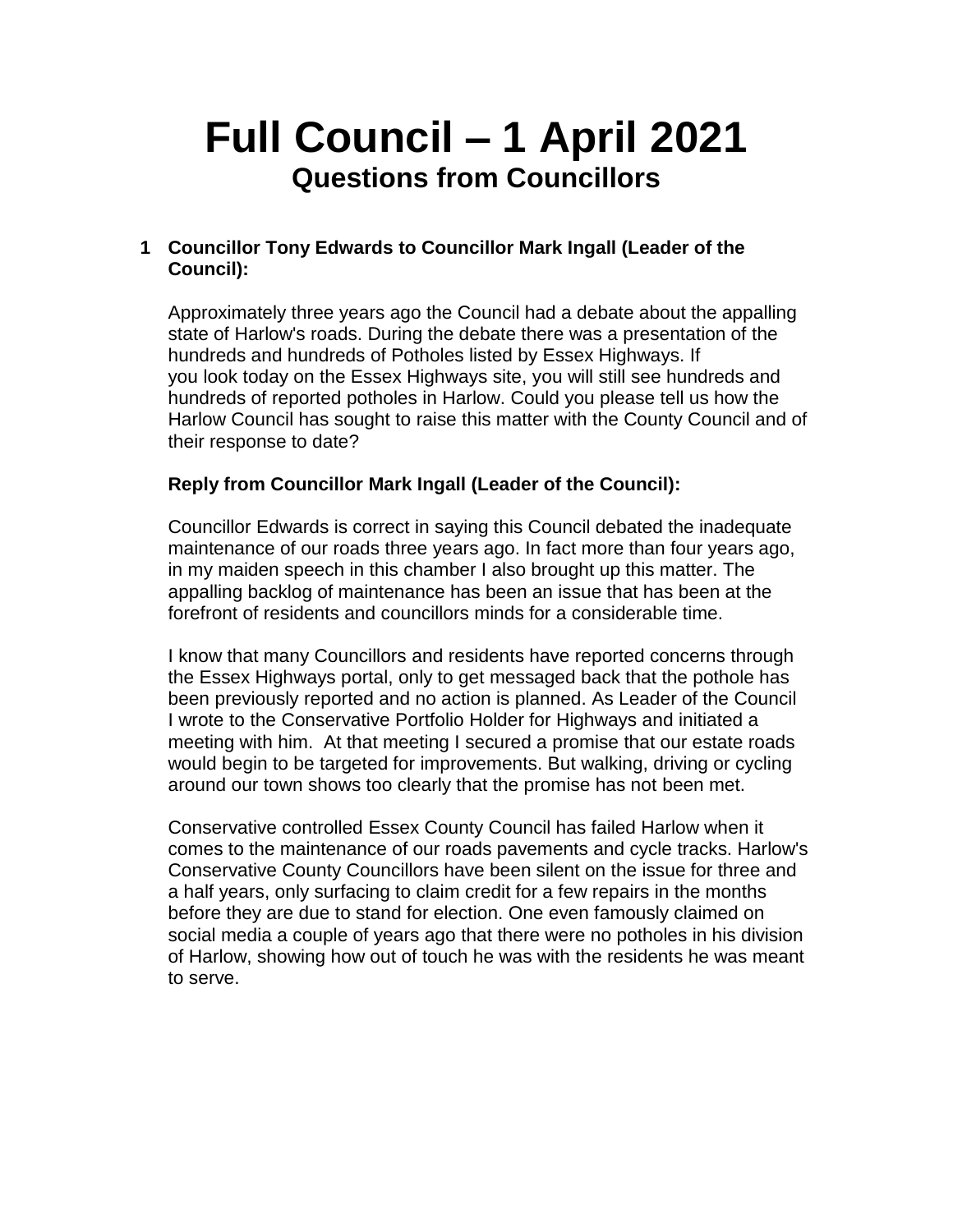## **2 Councillor Simon Carter to Councillor Mark Ingall (Leader of the Council):**

In your answer to Question 5 at the last Council meeting you said Terminus House provided only 40 properties qualifying for New Homes Bonus and a net payment of £34,800. Can you show your workings please?

# **Reply from Councillor Mark Ingall (Leader of the Council):**

The Government publishes New Homes Bonus Calculator on its website at [https://www.gov.uk/government/publications/new-homes-bonus-calculator-](https://www.gov.uk/government/publications/new-homes-bonus-calculator-2021-to-2022)[2021-to-2022.](https://www.gov.uk/government/publications/new-homes-bonus-calculator-2021-to-2022) The calculation is quite detailed and for the purposes of a reply to the question asked by Councillor Carter so I am happy to arrange for a copy of the calculations to be sent to him.

It is important to remember that the calculations used in determining New Homes Bonus payments, as set out in the original reply in January are not normally calculated on a per property basis but on the overall growth in property numbers from one year to the next. Therefore the calculation, whilst following the methodology has had to make specific assumptions in order to calculate the estimated NHB value.

# **3 Councillor Michael Hardware to Councillor Mark Wilkinson (Portfolio Holder for Housing):**

On what basis or under what legislation the council is writing to the 2,500 owners of leasehold properties in Harlow, where the council owns the freehold, seeking copies of gas and electricity safety certificates? There have been numerous mentions of this on social media, direct complaints to councillors and, I understand, complaints to the council.

#### **Reply from Councillor Mark Wilkinson (Portfolio Holder for Housing):**

The statutory basis for requesting this information is detailed in relevant "Fire Safety Orders" which require us as a landlord /owner of freehold property to continuously assess the risk factors/ hazards which may affect fire safety in its properties. Risk assessments are regularly reviewed and prioritised as part of this requirement with the letter recently sent, a reminder for all leaseholders and those who sublet homes of their lease /safety responsibilities. There is a lease requirement to maintain their property in a safe manner, and risk assessments update our approaches. Importantly, this will provide added security to other residents in the block as well as proof that these potential lifesaving inspections have been carried out.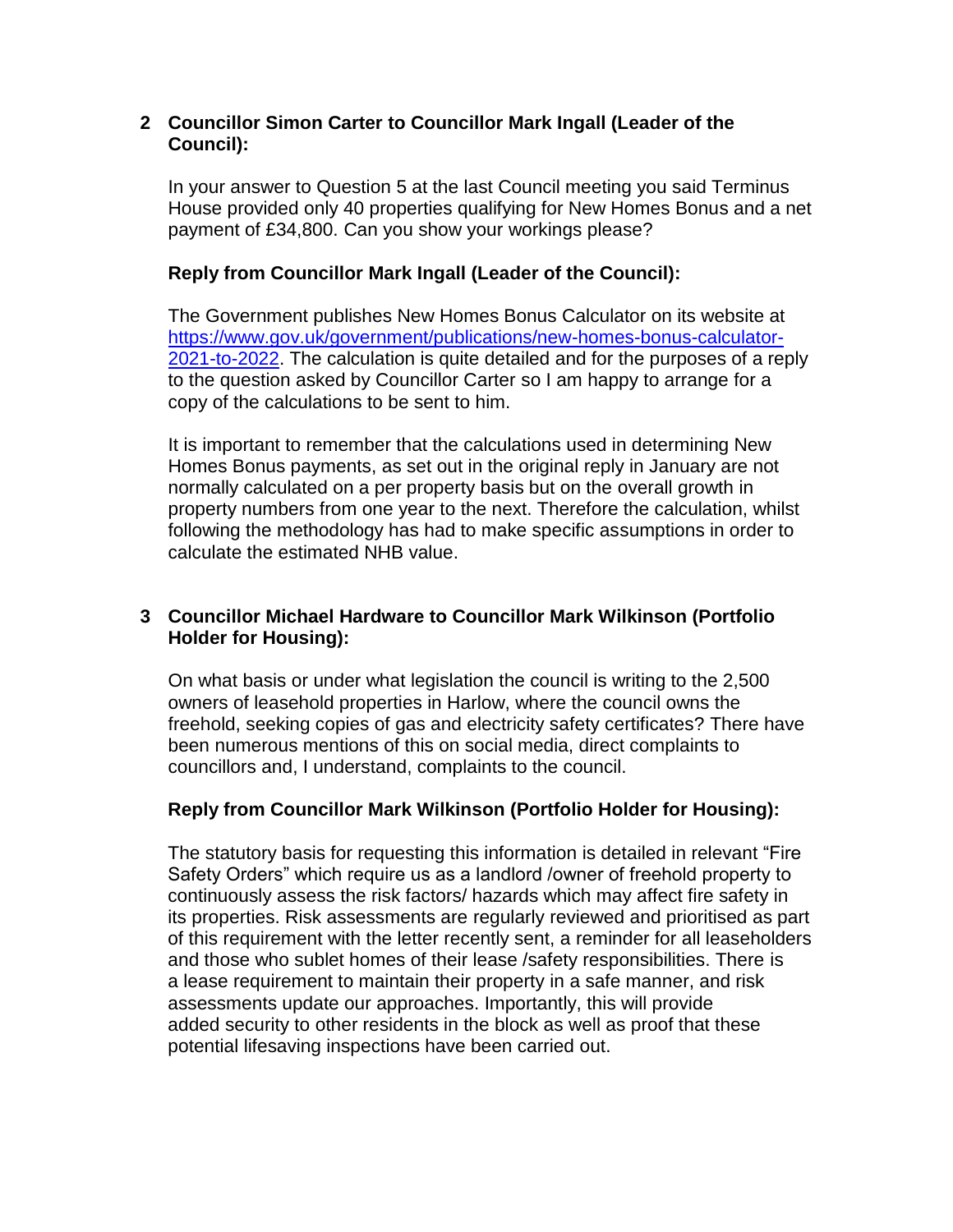So far there has been a positive response with the majority of this information readily available. However, the Council recognises that for some this may prove difficult in arranging and being in a position for producing certificates and that some leaseholders will need longer to arrange inspections. Support and further information is being provided to leaseholders who have contacted us about this issue.

## **4 Councillor Andrew Johnson to Councillor Mike Danvers (Portfolio Holder for Resources):**

Government figures show the Council received £1.74 million in December under the Additional Restrictions Grant Scheme to support local businesses who fell outside the definition of the other Government grant schemes. At the time of the Council's last report to Essex County Council, how much of this grant funding had been dispersed to local businesses?

#### **Reply from Councillor Mike Danvers (Portfolio Holder for Resources):**

The last reporting to ECC was based upon data at 14 March 2021 and showed that Harlow had paid out 290 payments totalling £749,760 in respect of the Additional Restrictions Grant. Against the original allocation of £1.74 million this represented 43% of the allocation having been spent.

I would also like to publicly put the record straight regarding this Council's performance in making ARG payments to local businesses. Despite the misleading information that has been published by the Harlow Conservatives and based on the data provided to ECC, Harlow was far from the worst performer in Essex. Several neighbouring authorities have paid out less and in some cases far less of their grant allocations than Harlow Council with Conservative controlled Epping Forest having only paid out 13% of their total ARG allocation.

In order to provide a response to the question which reflects the most up to date information I can also inform Councillor Johnson that as at 30 March 2021, a little over two weeks since the data was supplied to ECC, Harlow Council has now paid 564 payments totalling £1,115,840.60. This represents over 64% of the original ARG funding and nearly 45% of the total ARG including the January top up payment.

ARG funding, as announced by the government is to be utilised throughout 2021/22 to also help business recover from the crisis and this Council is now focussed on designing new options for ARG to support those local business that will again fall through the gaps in the Governments Restart Programme in order to support all local businesses recover and be successful as the local economy emerges from this crisis.